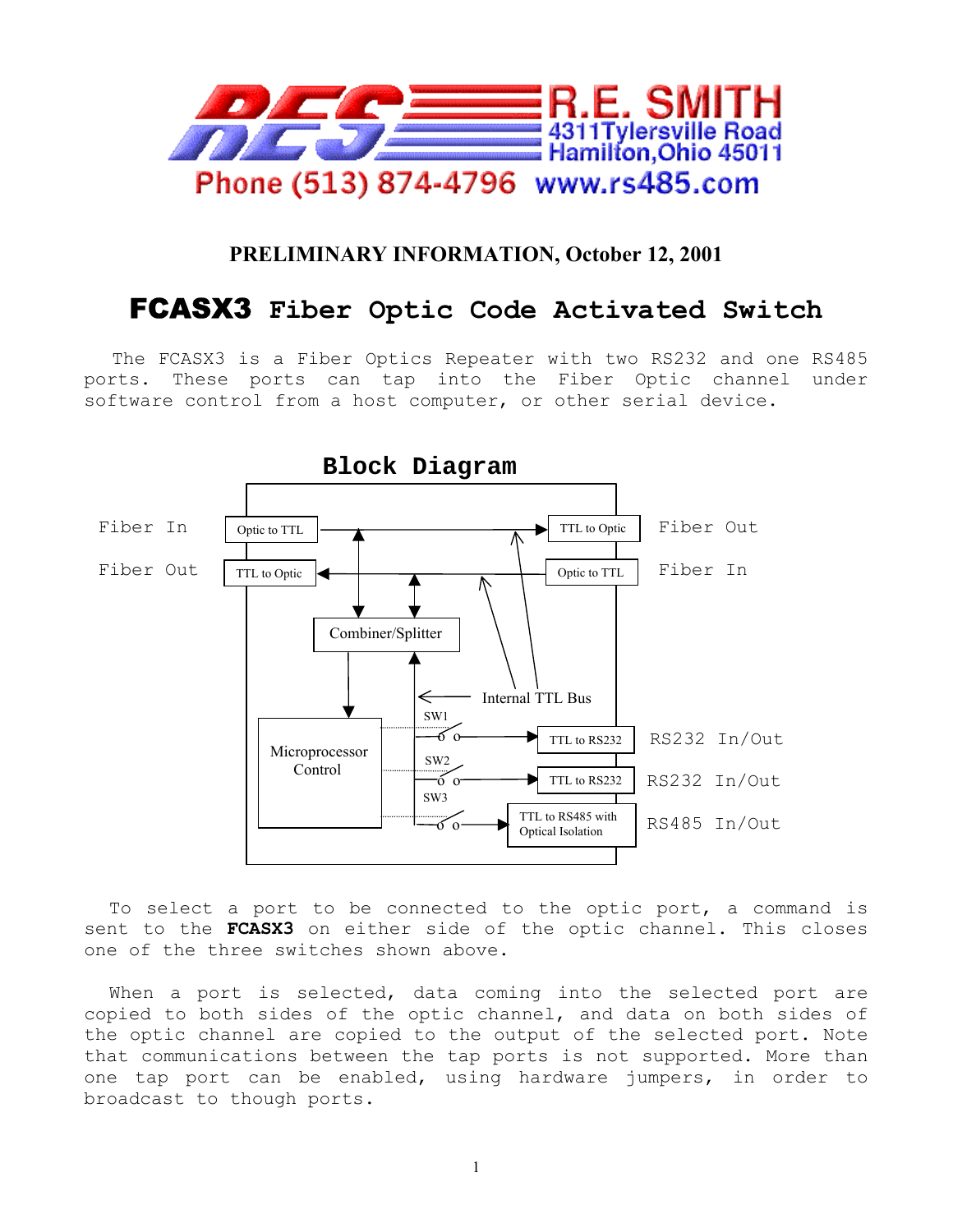# **Typical Hook Up**



## **Factory Communications Configuration**

- Communications rate = 9600 baud, no parity, one stop bit
- Software selected Unit Address = 00h
- Attention Character =  $*(asterics)$
- Command Structure = 3 characters

The configuration can be changed using onboard hardware jumpers or software commands through one of the three ports. The configuration is stored in non-volatile memory, and not lost on power down.

#### **User Interface**

- 2 Fiber Optic Ports: Four ST connectors
- 2 RS232 Ports: DB9M connectors with pin 4 tied to 6, and 7 to 8.
- 1 RS485 Port: Three pin removable terminal strip.
- Power Supply: Approx 2.5 Watts max at 9-35VDC.

#### **LED Indicators**

- Fiber Optic Ports: Red and green activity indicators on each port.
- RS232 Ports: A green "Port Selected" indicator on each port.
- RS485 Port: Red and green activity indicators.
- Power: A pair of yellow indicators for primary and isolated power.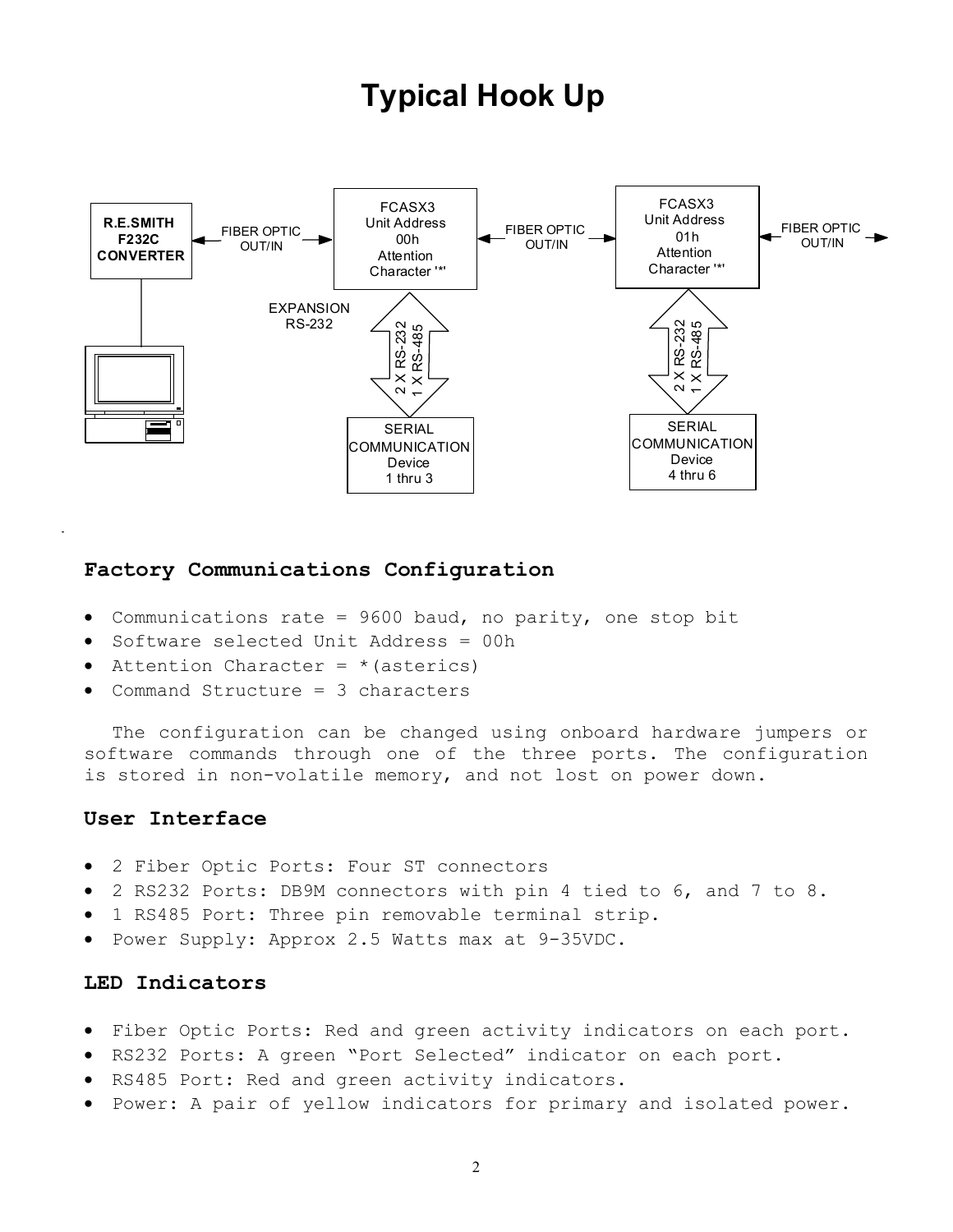#### **On Board Microprocessor**

The on board microprocessor monitors the data on the fiber optic ports, and the selected tap port, looking for commands to change the selected tap port or the software set configuration.

#### **Software Commands**

The command string, sent on the fiber optic ports, to select the tap port consists of 3 or 4 characters depending upon the baud rate. At baud rates above 19,200 a fill character is appended to the 3 character command. Otherwise the 3 and 4 character command strings are identical. The 4 character mode is selected by removing J11. The fill character can be any character, but should be chosen so that it will not be recognized as command or data by any device capable of receiving it.

After the command string is received by the **FCASX3**, the designated port is enabled and additional characters will be transmitted out of that port.

The command string consists of:

- Byte 1: Attention Character("\*", default)
- Bytes 2 and 3: Unit and port address in Ascii Hex(detailed below)
- Byte 4: Fill character(required above 19,200 baud)

#### **Attention Character**

The Attention Character is set at the factory as the asterisk("\*"). The user, as will be shown in the programming explanation, can change this.

#### **Unit and Port Address Details**

There are two ways to establish the Unit Address.

- Install jumper J15. Then jumpers J17-J22 determine the address in the range of 0 thru 63.
- Remove J15. The Unit Address is now taken from the onboard nonvolatile memory, which can be set by the user in that same range.

The three port addresses are inherent in the hardware design.

- Port 1 is the RS232 port labeled "CH1", which has port address 0.
- Port 2 is the RS232 port labeled "CH2", which has port address 1.
- Port 3 is the RS485 port labeled "CH3", which has port address 2.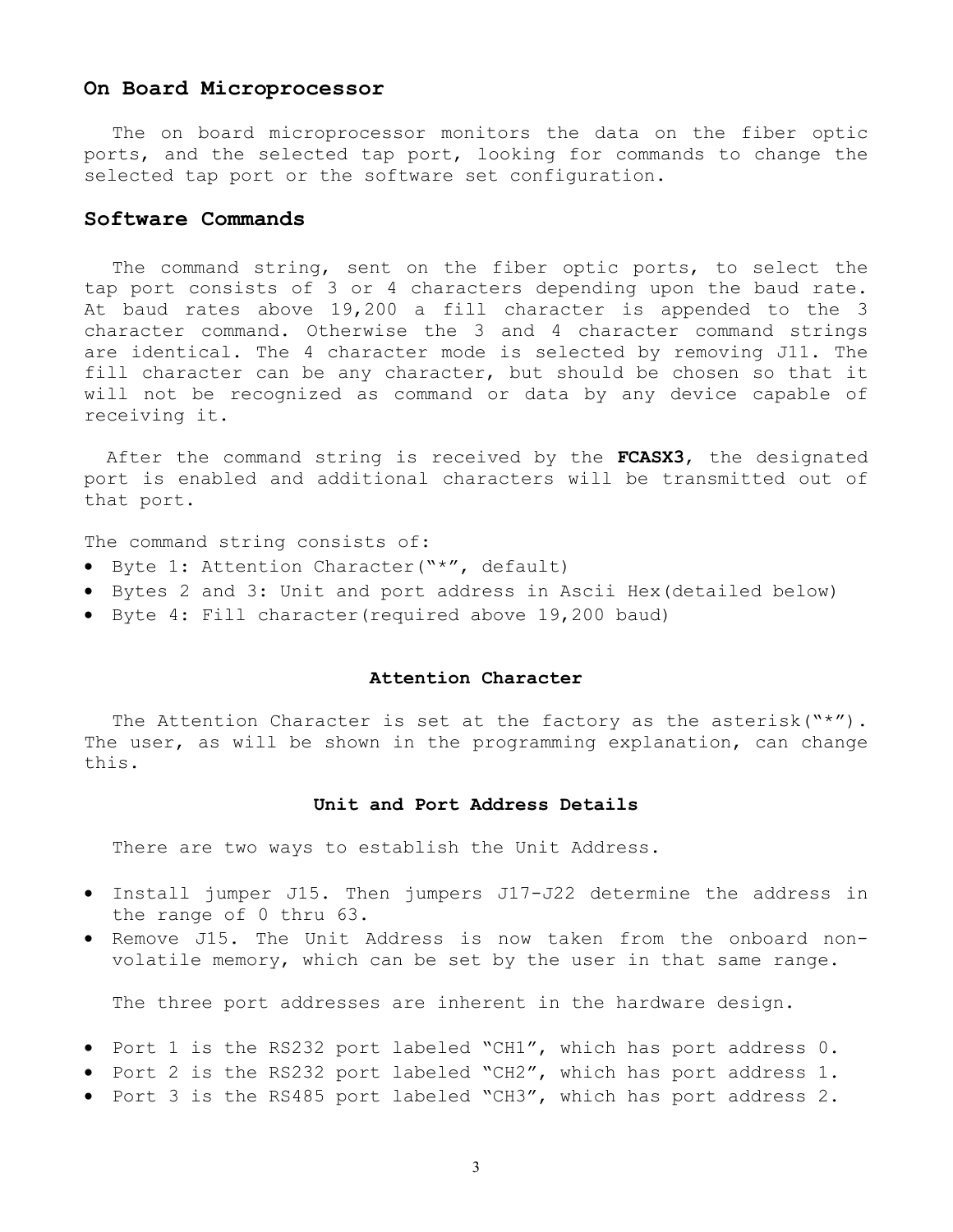The 6 bit unit address and the 2 bit port address are combined into an 8 bit value, which has an Ascii Hex representation from 00 to FF. Please note that the alpha characters A thru F must be in upper case.

Here's how to combine the 6 bit Unit Address and the 2 bit port address into the 8 bit value needed.

- 1. Put the 6 bit representation of the unit address into the combined 8 bit byte. For example, if the unit address is 2 the 8 bit value starts out as: 00**000010**.
- 2. Shift this 8 bit value left twice, or multiply it by 4. This shifts the 6 bit Unit Address into the leftmost 6 bits of the combined 8 bit binary value. For our example the 8 bits would now be: **000010**00
- 3. Now insert the 2 bit binary representation of the port address into the rightmost 2 bit positions of the combined 8 bit value. For our example, use "CH2" which has port address 01. This yields a final Unit/Port binary value: **00001001**
- 4. Convert this 8 bit value into its two character Ascii Hexadecimal representation. Our example would convert to 09. The zero represents the 4 leftmost bits in the 8 bit value, and the nine is for the 4 rightmost bits.

This Ascii Hex representation is sent as bytes 2 and 3 in the command string. Below is an partial table of unit and port addresses which illustrates how this combined address is derived, and what the 3 byte command string looks like.

For this table, assume that jumpers determine the Unit Address, and further assume that the attention character is the asterisk( $*$ ). The 3 byte command is shown in **BOLD** under the Target Ports headings. Recall that the 4 byte command string is the same as the 3 byte command string except for an appended fill character, which is not shown in the following table.

| JUMPERS |     |     |     |     | Unit | TARGET  | TARGET     | TARGET    |            |
|---------|-----|-----|-----|-----|------|---------|------------|-----------|------------|
| J17     | J18 | J19 | J20 | J21 | J22  | Address | PORT<br>-1 | 2<br>PORT | -3<br>PORT |
| R       | R   | R   | R   | R   | R    |         | $*00$      | $*01$     | $*02$      |
| R       | R   | R   | R   | R   |      |         | $*04$      | $*05$     | $*06$      |
| R       | R   | R   | R   |     | R    | 2       | $*08$      | $*09$     | $*0A$      |
| R       | R   | R   | R   |     | Ι    | 3       | $*0C$      | $*$ OD    | $*0E$      |
| R       | R   | R   |     | R   | R    | 4       | $*10$      | $*11$     | $*12$      |
|         |     |     |     |     |      |         |            |           |            |
|         |     | Τ   |     |     | R    | 3E      | $*F8$      | $*$ F9    | $*FA$      |
|         |     |     |     |     |      | 3F      | $*_{FC}$   | $*FD$     | $*$ FE     |

**Unit and Port Address Examples**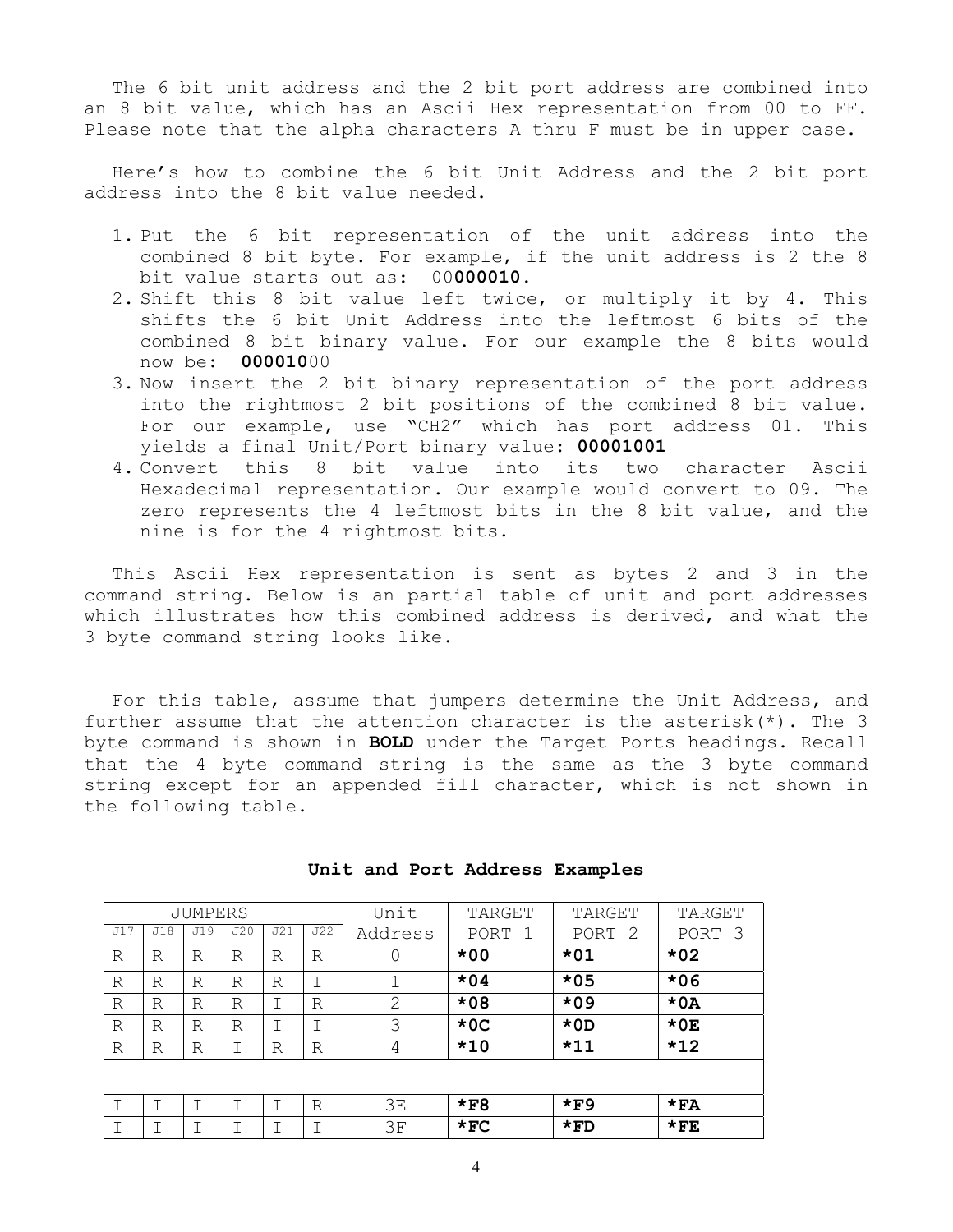#### **Selecting and Deselecting a Port**

The previous examples show how to select a tap port. There are several ways to deselect a port that has been enabled by software command. This, of course, does not apply to ports which have been selected by a jumper.

- Send the attention character, "\*" in the previous examples, and a non-existent unit or port address. Since the **FCASX3** does not have a port with address 3, sending a command to select port 3 will deselects all ports, on all units, which use that attention character. As a matter of convenience, any unit and port address character which is not in the range of 0-9 or A-F will cause deselection.
- Select another port on the same unit, or select a port on any other unit which responds to the same attention character.
- Enable the automatic timeout feature. After the specified time has expired, the selected port will be disabled. A new command addressed to that unit and port is required to once again enable the port.

There are two timeout modes: Fixed and keep-alive. In fixed timeout mode the period starts when the port is selected. In keep-alive mode the period also starts when the port is selected but is restarted each time a character is sent out the selected port.

The user can set the timeout period from 1 to 65535mSecs. This is detailed in the section on **Monitor Mode**.

#### **Command and Data Timing**

If a port is selected by a hardware jumper(J25-J27), all data which comes into the **FCASX3** on either optic channel will be transmitted in its entirety out that port. Likewise any data that comes into the selected port will be sent out both optic channels.

If a port is selected by software command it is essential to understand what will happen to the data in this case.

- If a port has been previously selected by software command, and has not timed out, the data flow is exactly as described above when a port has been hardware jumper selected.
- If no ports are selected and a software command to select a port is received on one of the optic channels, here is what happens. After all bytes(3 or 4) of the command are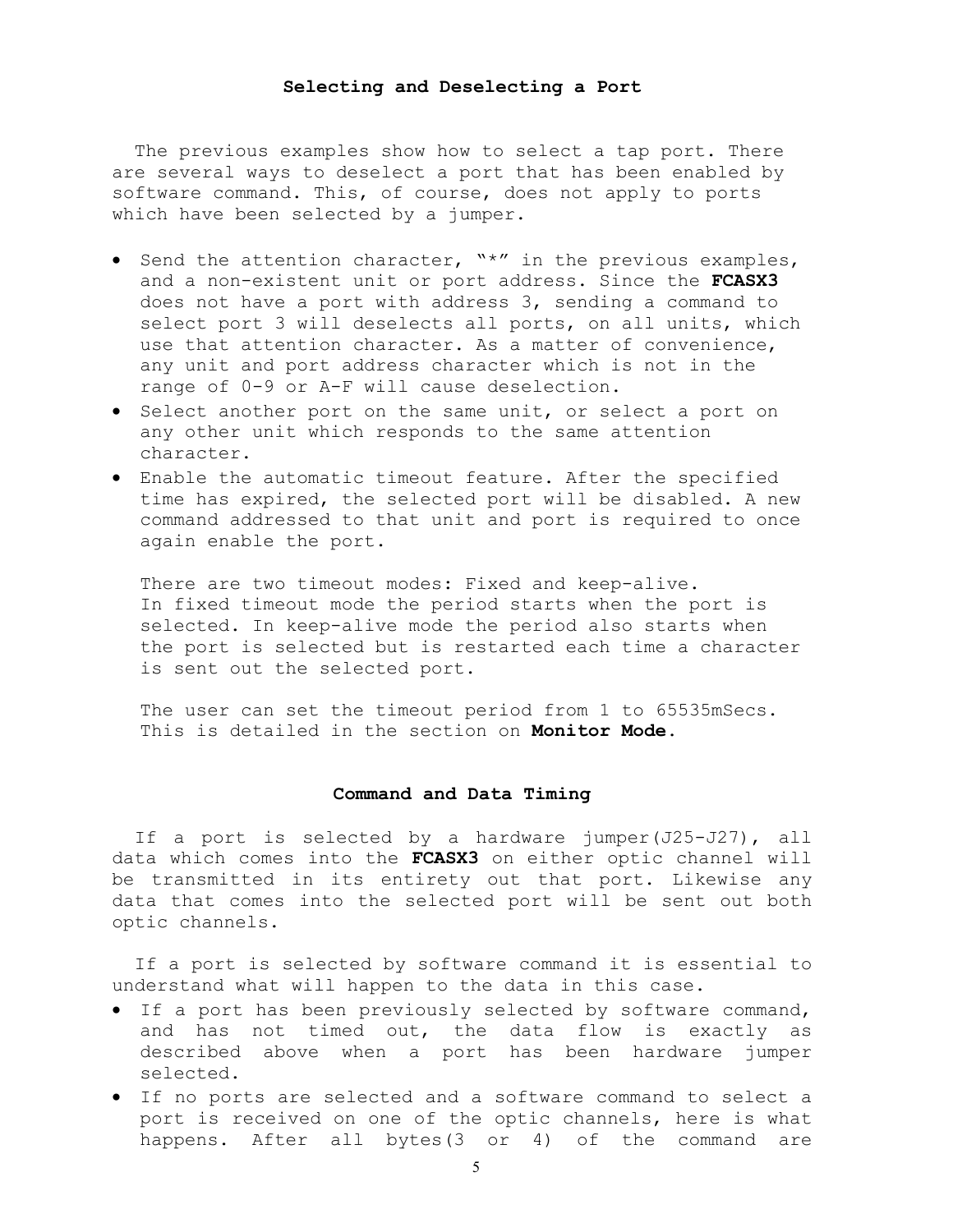received, if the attention command and unit address match those designated for the unit, and the port address is 0 to 2, the selected port is enabled. No part of the command is sent out any of the 3 ports on the **FCASX3,** including the newly selected port**.** Data to the selected port can immediately follow the last byte of the command.

- If a port has been previously selected by software command, and has not timed out, and a software command to select a port is received on one of the optic channels, here is what happens.
	- 1) When the attention character is being received it is sent out the selected port in real time. There is no character buffering in the **FCASX3.**
	- 2) At the **end** of the attention character, if it matches the designated attention character for the unit, the selected port will be deselected. In this case only the attention character will have been sent out the selected port. The balance of the command, the two byte unit/port address and fill character, if any, and data following will not be sent out.
	- 3) After all bytes(3 or 4) of the command are received, if the unit address matches and the port address is 0 to 2 the selected port is enabled. No part of the command will have been sent out the newly selected port. Data to the selected port can immediately follow the last byte of the command.
	- 4) If the attention character is not correct for this unit, the entire command will be sent out the previously selected port, and the port will remain enabled.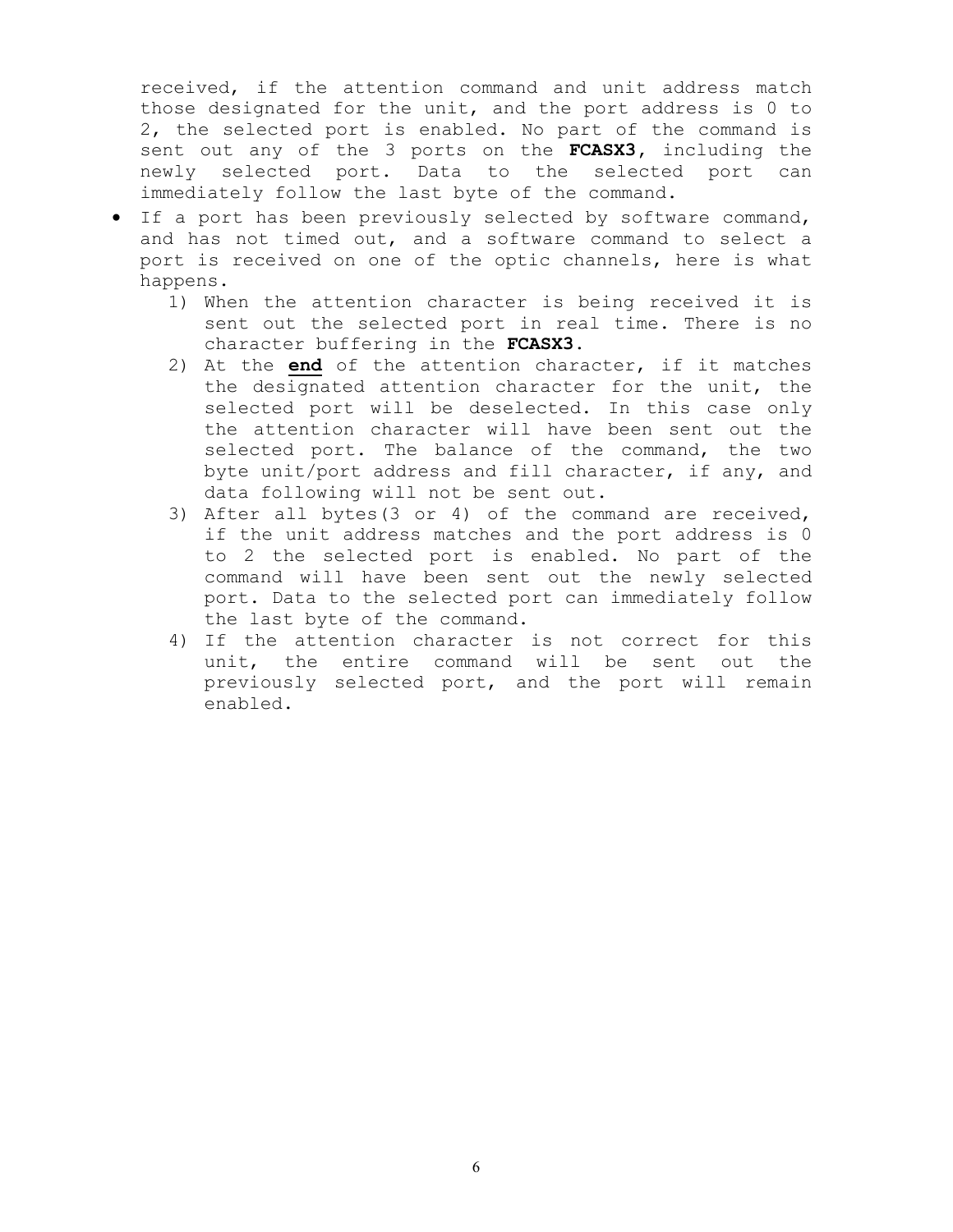#### **Monitor Mode**

To enable F**CASX3** Monitor mode, remove jumper J7. Communications is enabled at a fixed baud rate of 9600,8,N,1. The monitor mode can be accessed using a terminal emulator program or using the R.E. Smith SuperCas utility. After evoking the communications program you have chosen, press the ENTER key. The first screen you will see is the Main Menu. Note: all data entered in Monitor Mode must be in upper case.

#### **MAIN MENU**

| <b>FCASX3 MONITOR</b>   |  |  |  |  |  |
|-------------------------|--|--|--|--|--|
| 1 SHOW SETUP            |  |  |  |  |  |
| 2 CHANGE SETUP          |  |  |  |  |  |
| 3 FACTORY DEFAULTS      |  |  |  |  |  |
| <b>4 CHANGE HEADING</b> |  |  |  |  |  |
| 5 VERSION INFORMATION   |  |  |  |  |  |
| 6 JUMPER SETTINGS       |  |  |  |  |  |
|                         |  |  |  |  |  |

Select one of the above items from the Main Menu.

#### **SHOW SETUP(1)**

**BAUD = 9600 PARITY = N INTERNAL EEPROM ADDRESS = 00 CURRENT EXTERNAL ADDRESS(J15-22) = 00(ACTIVE) ATTENTION CHARACTER = "\*"(2A) TIMEOUT = 0064(100 mSecs)** 

After the above data are displayed the MAIN MENU will be again be shown.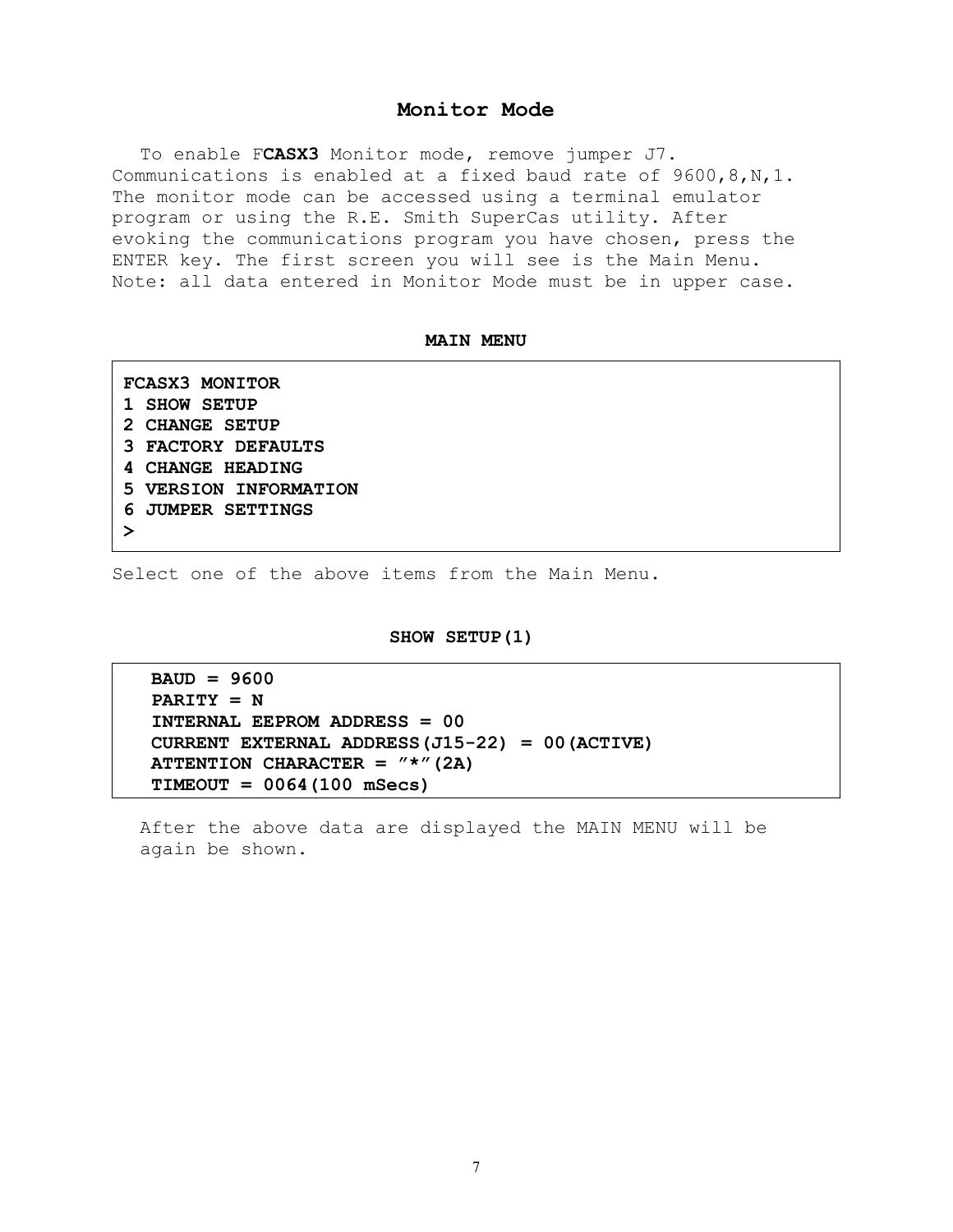#### **CHANGE SETUP(2)**

This menu selection will sequentially prompt you with setup items and the acceptable values. When you enter a proper value the next setup item will be displayed. If the value you enter is not proper, you will be prompted again for the same item. After all setup items have been entered you will be asked if the changes are to be accepted.

```
 BAUD(0=2400, 1=4800, 2=9600, 3=14400, 4=19200, 
        5=28800, 6=38400, 7=57600, 8=115200): 
PARITY(Y/N): 
TIMEOUT(4 Hex Characters): 
 ATTENTION CHARACTER(Any Printable or Nonprintable Character): 
 INTERNAL EEPROM ADDRESS(2 Hex Characters): 
 ACCEPT CHANGES(Y/N):
```
#### **FACTORY DEFAULTS(3)**

 **RESET TO FACTORY DEFAULTS**(Y/N):

#### **CHANGE HEADING(4)**

After entering the Heading you will be asked if the changes are to be accepted.

**ENTER HEADING**(xx Characters max): **ACCEPT CHANGES**(Y/N):

#### **VERSION INFO(5)**

 **VERSION MM-DD-YY HARDWARE REV. XN**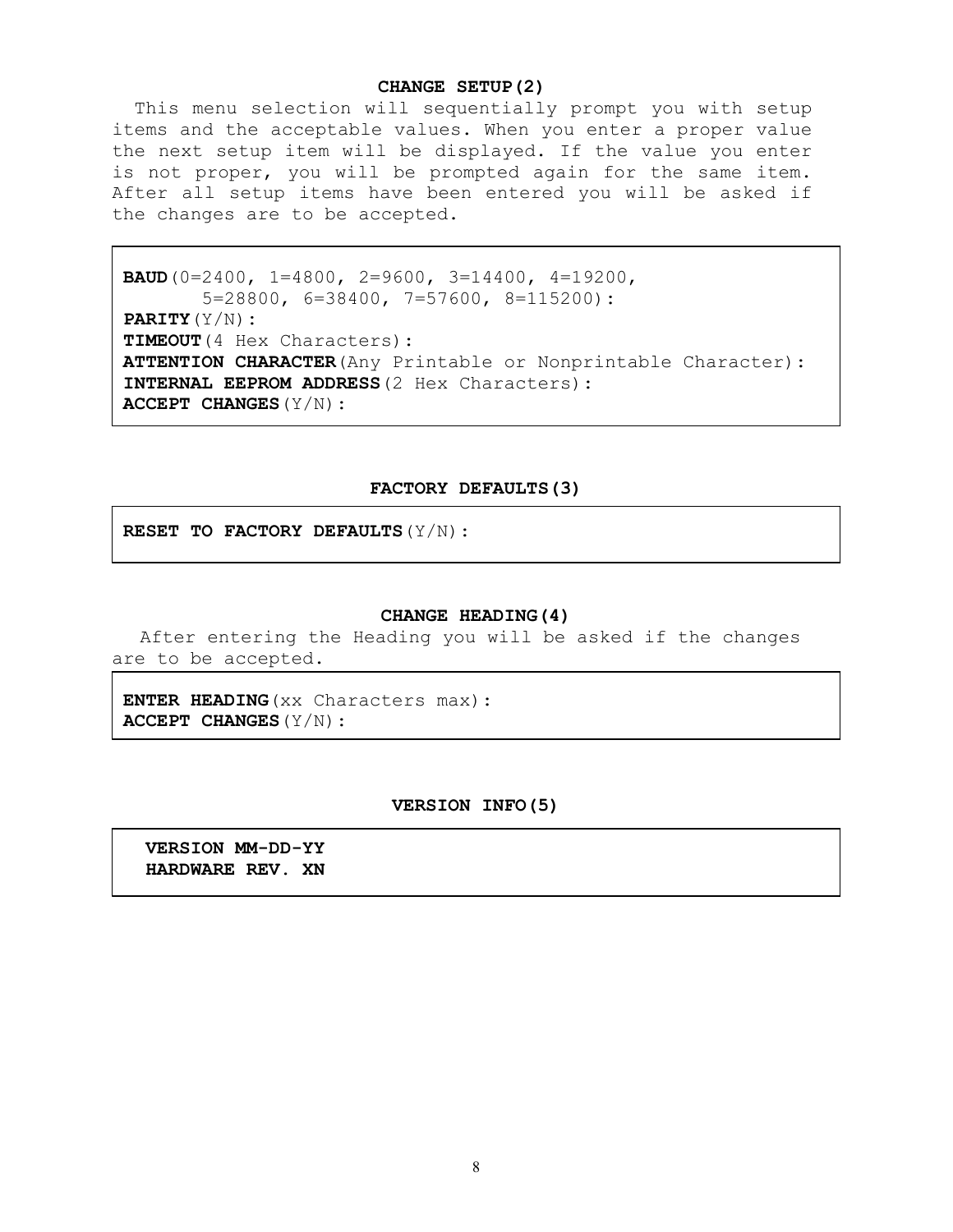**JUMPER SETTINGS(6)** 

Jumpers are installed(**I**) or removed(**R**) to control the feature.

| $J7$ R                         |              | : MONITOR MODE ENABLED                   |
|--------------------------------|--------------|------------------------------------------|
|                                |              | J8, J9 I, I : TIMEOUT MODE DISABLED      |
| J10<br>$\mathbb{R}$            |              | : BAUD RATE FIXED AT 9600                |
| $J11$ I                        |              | : 3 CHARACTER COMMAND MODE               |
| $J12$ I                        |              | : ATTENTION CHARACTER ENABLED            |
| $J13$ R                        |              | : BROADCAST COMMAND ENABLED              |
| J14                            |              | : RESERVED                               |
|                                |              |                                          |
|                                |              | J15 I : EXTERNAL ADDRESS ENABLED         |
| J16                            |              | : RESERVED                               |
|                                |              | J17-J22 : EXTERNAL UNIT ADDRESS(J17=LSb) |
|                                |              |                                          |
|                                |              | J23-J24 : RESERVED                       |
|                                |              |                                          |
| $J25$ R                        |              | : PORT 1 SOFTWARE CONTROL                |
| J26<br>$\overline{\mathbf{R}}$ |              | : PORT 2 SOFTWARE CONTROL                |
| J27                            | $\mathbf{R}$ | : PORT 3 SOFTWARE CONTROL                |
|                                |              |                                          |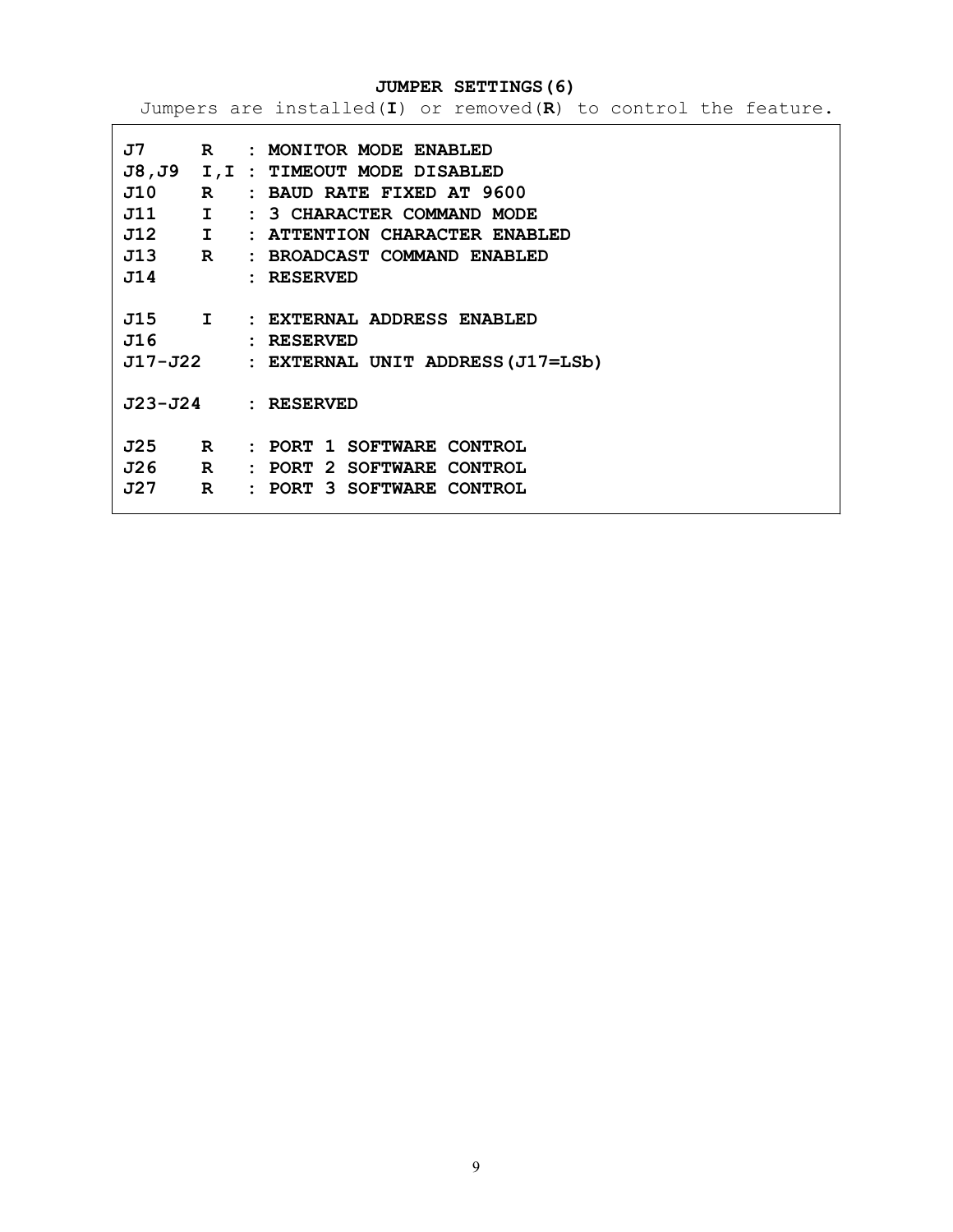## **Jumper Configuration**

There are several features that can be controlled using the jumpers on the **FCASX3** board. If a factory default applies, that configuration is designated in the tabular data below with an asterisk.

#### **J1-J4: RS232 Channels 1 and 2 Device Type**

There is a set of 4 jumpers (labeled J1-J4) associated with each of the two RS-232 ports(Channel 1 and Channel 2). These jumpers determine the Transmit(Tx) and Receive(Rx) pins on the DB9M connectors.

 The default setting(J1 and J2 installed) connects the Tx(Output) to pin 2 and the Rx(Input) to pin 3. This is the same gender and pinout as you will find on a 9 pin serial port on a standard desktop PC. This is the default configuration and is usually designated as "Computer or DTE". This allows you to connect the **FCASX3** directly to the serial port on the PC using a DB9F to DB9F "Null Modem" cable.

 If you move the two jumpers from J1 and J2 to J3 and J4, the Tx and Rx pins on the DB9M are reversed. This configuration conforms to the pinout for "Modem" or "DCE". However, the gender of the DB9 connector is still male, and this is not standard for "Modem or DCE". In this case you can connect the **FCASX3** to the 9 pin serial port on a standard desktop PC using a DB9F to DB9F "one to one" cable.

| RS232 Mode       | J1 & J2   | J3 & J4   |
|------------------|-----------|-----------|
| * Computer (DTE) | Installed | Removed   |
| Modem (DCE)      | Removed   | Installed |

**J7: Operation Mode** 

| Operation Mode                           |           |
|------------------------------------------|-----------|
| * Normal (Monitor Function Disabled)     | Installed |
| Monitor Mode Enabled @ 9600 Baud 8, N, 1 | Removed   |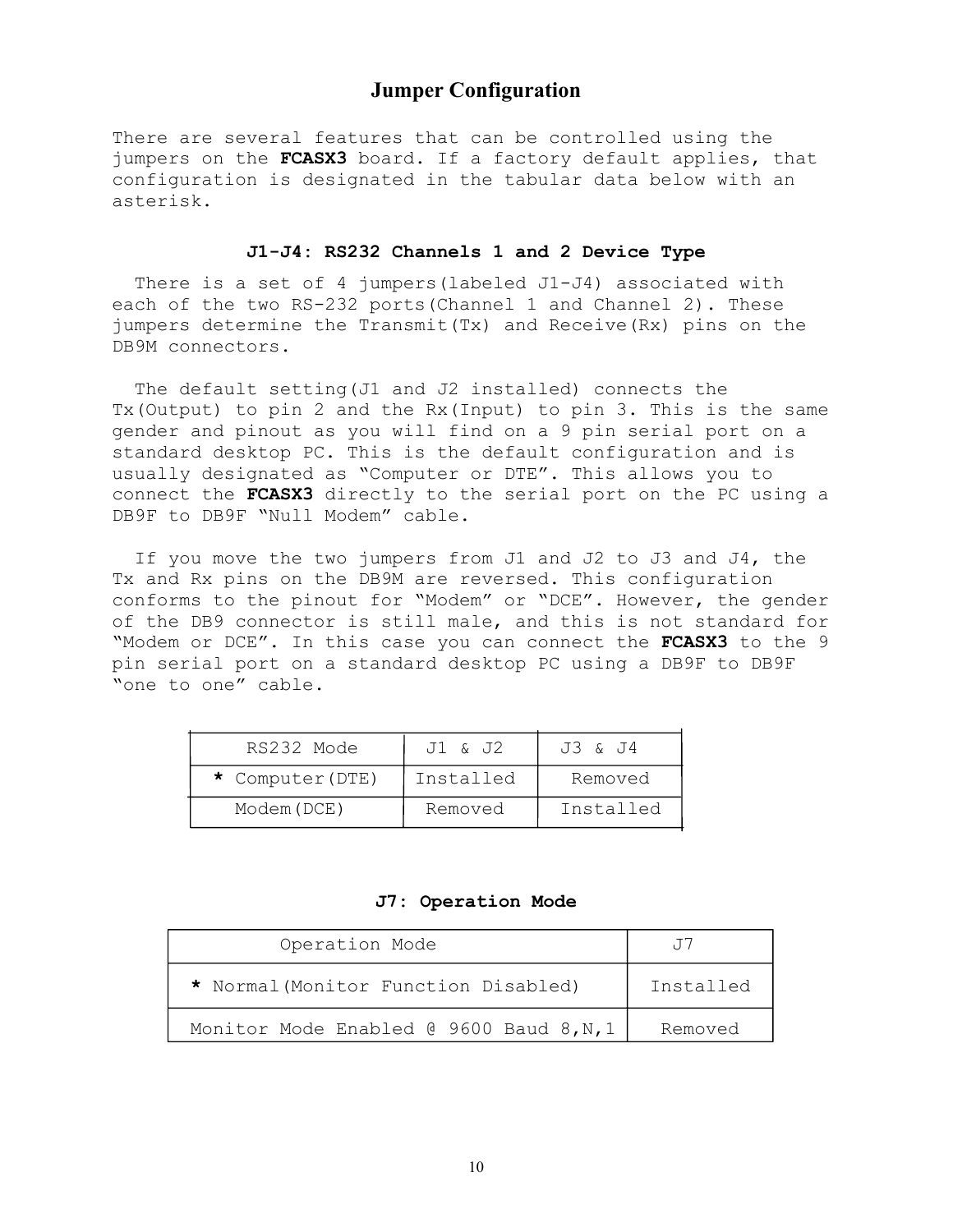| Mode                                                                                       | J8        | J 9       |
|--------------------------------------------------------------------------------------------|-----------|-----------|
| * No Timeout                                                                               | Installed | Installed |
| Fixed Timeout @ 100mSecs                                                                   | Removed   | Installed |
| Timeout with keep alive feature<br>100 mSec default.<br>User settable from 1 to 65535 mSec | Removed   | Removed   |

## **J8 & J9: Timeout Mode Control**

## **J10: Baud Rate Control**

| Mode                                      | .T1 0     |
|-------------------------------------------|-----------|
| * Baud Rate set in EEProm (User settable) | Installed |
| Baud Rate fixed @ 9600 Baud 8, N, 1       | Removed   |

## **J11: Command String Length**

| Mode                                        | .T11      |
|---------------------------------------------|-----------|
| * 3 Characters. For Baud Rates above 19,200 | Installed |
| 4 Characters. Refer to "Software Commands"  | Removed   |

## **J15: Address Mode**

| Mode                                          | J15       |
|-----------------------------------------------|-----------|
| * Address (0-3F) set externally by J17 to J22 | Installed |
| Address set in EEProm (User settable)         | Removed   |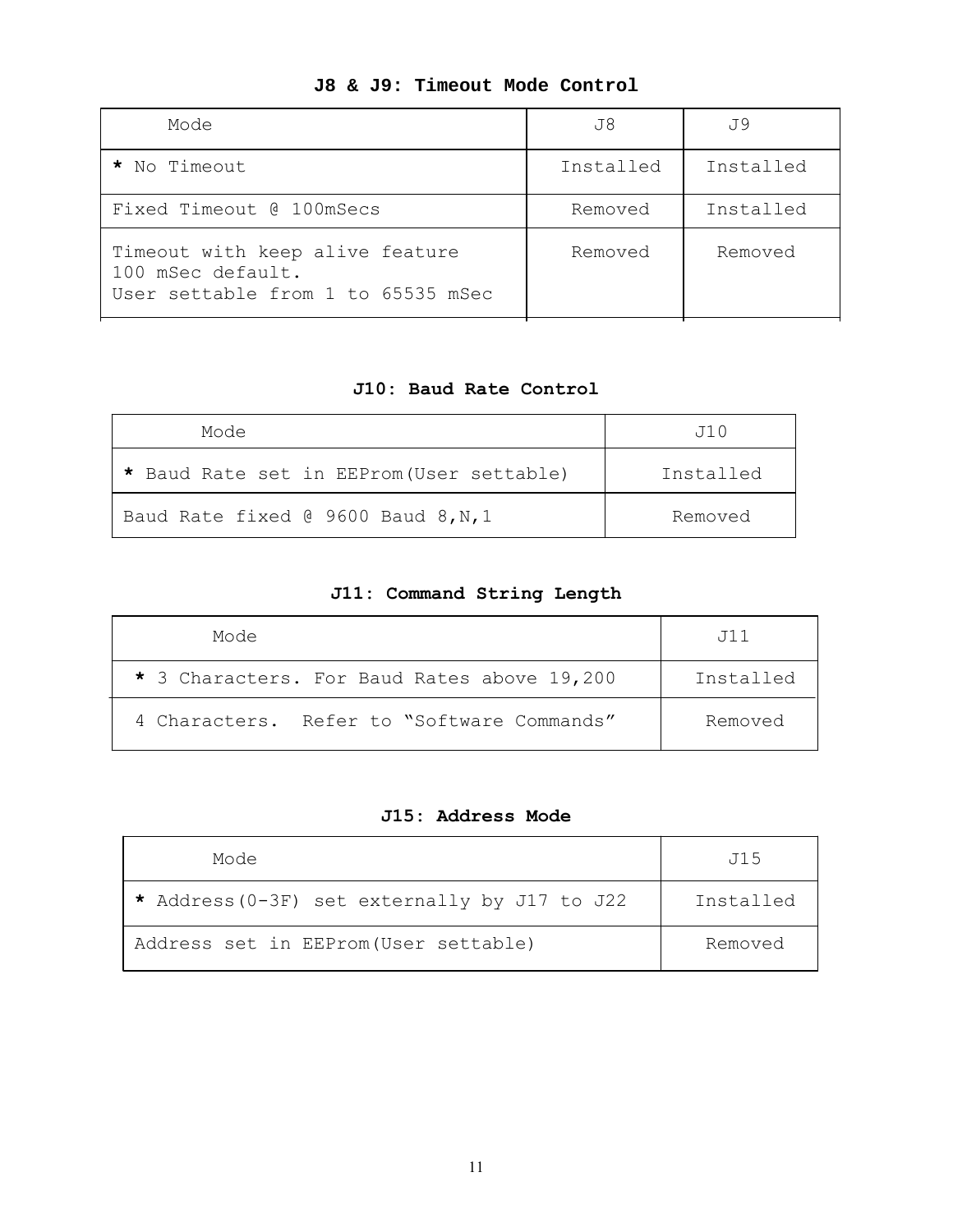## **R. E. Smith Configuration Wizard (For Windows 95/98/ME/NT)**

| <b>ERE</b> R.E.SMITH www.rs485.com (513) 874-4796                                                                                                                                                                                                                                                                              |                                  |                            | $\Box$ o $\boxtimes$              |  |  |  |  |
|--------------------------------------------------------------------------------------------------------------------------------------------------------------------------------------------------------------------------------------------------------------------------------------------------------------------------------|----------------------------------|----------------------------|-----------------------------------|--|--|--|--|
| Configuration Wizard   Terminal   Comm. Setup   Jumper Setup                                                                                                                                                                                                                                                                   |                                  |                            |                                   |  |  |  |  |
| <b>Communication Port</b>                                                                                                                                                                                                                                                                                                      |                                  |                            |                                   |  |  |  |  |
| $C$ COM1                                                                                                                                                                                                                                                                                                                       | C COM2                           | $C$ COM3                   | $C$ COM4                          |  |  |  |  |
| C COM5 C COM6                                                                                                                                                                                                                                                                                                                  |                                  | $C$ COM7                   | $C$ COM8                          |  |  |  |  |
| <b>6</b> RS-232                                                                                                                                                                                                                                                                                                                | Programming Mode Jumper Wizard   |                            |                                   |  |  |  |  |
| C RS-422                                                                                                                                                                                                                                                                                                                       | J5 - DONT CARE<br>J6 - DONT CARE |                            | J20 - REMOVED<br>J24 - B POSITION |  |  |  |  |
| $C$ BS-485                                                                                                                                                                                                                                                                                                                     | J19 - DONT CARE                  |                            | J25 - A POSITION                  |  |  |  |  |
| Internal Address<br>Hex<br>CAS24 Unit Address OF<br>J26 must be removed to<br>Note:<br>address.<br>use internal unit<br>: CAS24 Baud Rate :<br>CAS24 Parity<br>$C = 2400$<br>C.28800<br><b>C</b> NONE (8 Bit)<br>$C$ 4800<br>$\bigcirc$ 38400<br>C PARITY (9 Bit)<br>6.9600<br>C 57600<br>$C$ 115200<br>$O$ 14400<br>$C$ 19200 |                                  |                            |                                   |  |  |  |  |
| Time Out                                                                                                                                                                                                                                                                                                                       |                                  | <b>Attention Character</b> |                                   |  |  |  |  |
| 100                                                                                                                                                                                                                                                                                                                            | m-sec                            |                            | 00<br>Hex                         |  |  |  |  |
|                                                                                                                                                                                                                                                                                                                                | Send Configuration               | <b>Set Defaults</b>        |                                   |  |  |  |  |
| Send AttnCh+ OE<br>Test                                                                                                                                                                                                                                                                                                        |                                  |                            |                                   |  |  |  |  |
| <b>Port Closed</b>                                                                                                                                                                                                                                                                                                             |                                  |                            |                                   |  |  |  |  |